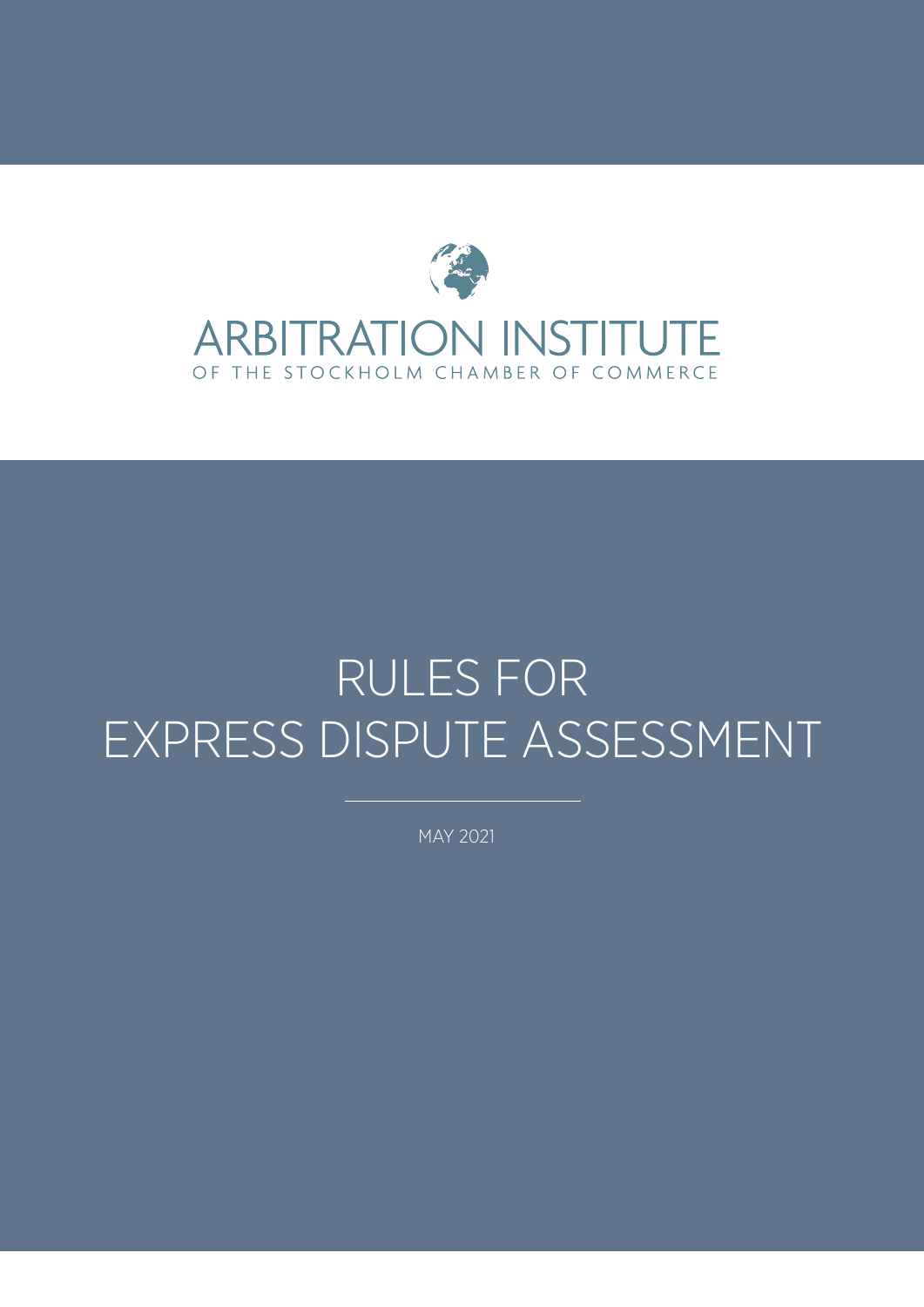# THE ARBITRATION INSTITUTE OF THE STOCKHOLM CHAMBER OF COMMERCE RULES FOR EXPRESS DISPUTE ASSESSMENT

# ARTICLE 1 ABOUT THE SCC.

The Arbitration Institute of the Stockholm Chamber of Commerce (the "SCC") is the body responsible for the administration of disputes in accordance with the rules for arbitration adopted by the Arbitration Institute of the Stockholm Chamber of Commerce (the "SCC Rules") and other procedures or rules agreed upon by the parties. The SCC is composed of a board of directors (the "Board") and a secretariat (the "Secretariat"). Detailed provisions regarding the organisation of the SCC are set out in Appendix I.

# ARTICLE 2 EXPRESS DISPUTE ASSESSMENT

(1) Any party to a dispute may request that the Board appoint a neutral assessor (the "Neutral") to evaluate in a prompt manner one, several, or all issues of fact or law relating to the dispute (an "Express Dispute Assessment" or "Assessment"). Such Assessment may be useful, for instance, where the parties are willing to reduce the scale of their process and forgo certain procedural steps in favour of time and cost efficiency.

(2) The Express Dispute Assessment requires the consent of all parties to the dispute. The parties can consent to the Assessment in an underlying agreement or at any other time.

(3) The Express Dispute Assessment is not conditioned upon an agreement to arbitrate under the rules of the SCC.

(4) Unless the parties agree otherwise, the findings of the Neutral are not binding. The parties may agree to make the findings of the Neutral contractually binding. Subject to the consent of the Neutral, the parties may also agree to appoint the Neutral as an arbitrator to confirm the findings in an arbitral award.

# ARTICLE 3 CONFIDENTIALITY

Unless the parties have agreed otherwise, the parties, the Neutral or the SCC shall not disclose the existence of the Assessment or the findings, or use any information learned in the context of the Assessment, whether in a subsequent arbitration or otherwise.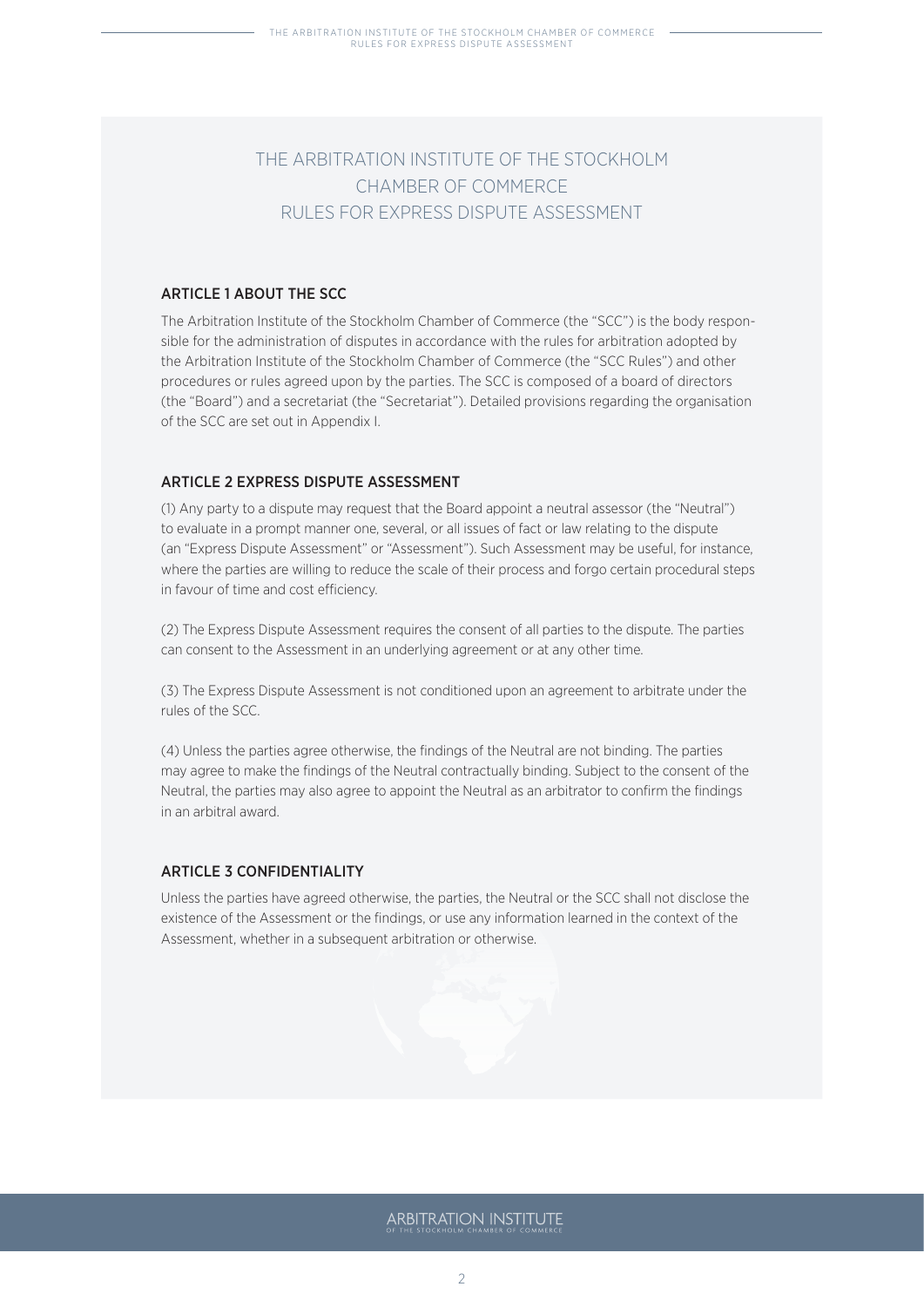# ARTICLE 4 REQUEST FOR AN EXPRESS DISPUTE ASSESSMENT

A request for the appointment of a Neutral to conduct an Express Dispute Assessment shall include:

(i) the names, addresses, telephone numbers and e-mail addresses of the parties and their counsel;

(ii) a summary of the dispute;

(iii) a statement of the issue(s) to be assessed by the Neutral, the factual and legal basis relied upon, and any relief sought;

(iv) a copy or description of any agreement between the parties to consent to an Express Dispute Assessment;

(v) comments on the law(s) or rules of law to be applied in the Express Dispute Assessment; and

(vi) proof of payment of the Administrative Fee of EUR 4 000.

# ARTICLE 5 NOTICE AND CONSENT

(1) The Secretariat shall send the request to the other party and provide the other party an opportunity to respond to the request.

(2) Unless consent of all parties to the dispute is included with the request, the Secretariat shall inquire whether the other party consents to the Express Dispute Assessment. In the absence of such consent, the Board shall dismiss the request against that party.

(3) If a party to the dispute who has consented to the Express Dispute Assessment in an underlying agreement or otherwise subsequently declines to participate, the requesting party may choose to proceed with the Assessment and bear the non-participating party's share of the Costs in Article 11 below.

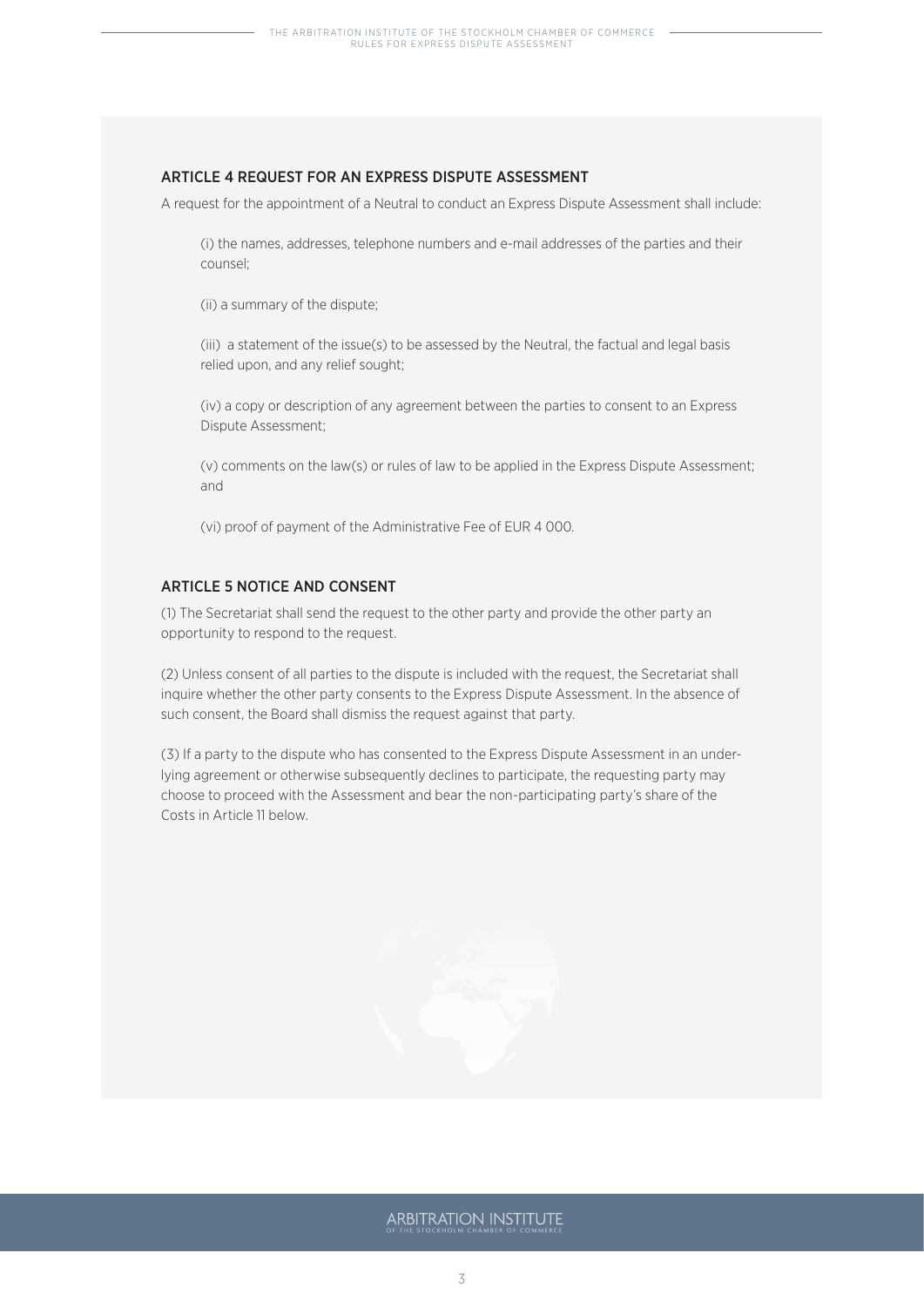# ARTICLE 6 THE NEUTRAL

(1) The Board shall appoint the Neutral. The Board shall take into consideration any proposals made by the parties, the nature and circumstances of the dispute, the applicable law, and the nationality and language of the parties.

(2) The Board shall seek to appoint a Neutral within 48 hours of receiving proof of payment of the full Costs of the Express Dispute Assessment pursuant to Article 11 below.

(3) The Neutral must be impartial and independent, and must disclose any circumstances that may give rise to justifiable doubts as to his or her impartiality or independence.

(4) A party may challenge the Neutral if circumstances exist that give rise to justifiable doubts as to his or her impartiality or independence.

(i) A party shall submit a written statement to the Secretariat stating the reasons for the challenge within 48 hours from the time the circumstances giving rise to the challenge became known to the party.

(ii) Failure to challenge the Neutral within the stipulated time constitutes a waiver of the party's right to make the challenge.

(iii) The Secretariat shall give the parties and the Neutral an opportunity to comment on the challenge.

(iv) The Board shall take the final decision on the challenge. If the Neutral is removed from the Assessment, the Board shall appoint a new Neutral without delay.

(5) The Neutral may not act as an arbitrator in any future arbitration relating to the dispute, unless otherwise agreed by the parties to such arbitration.

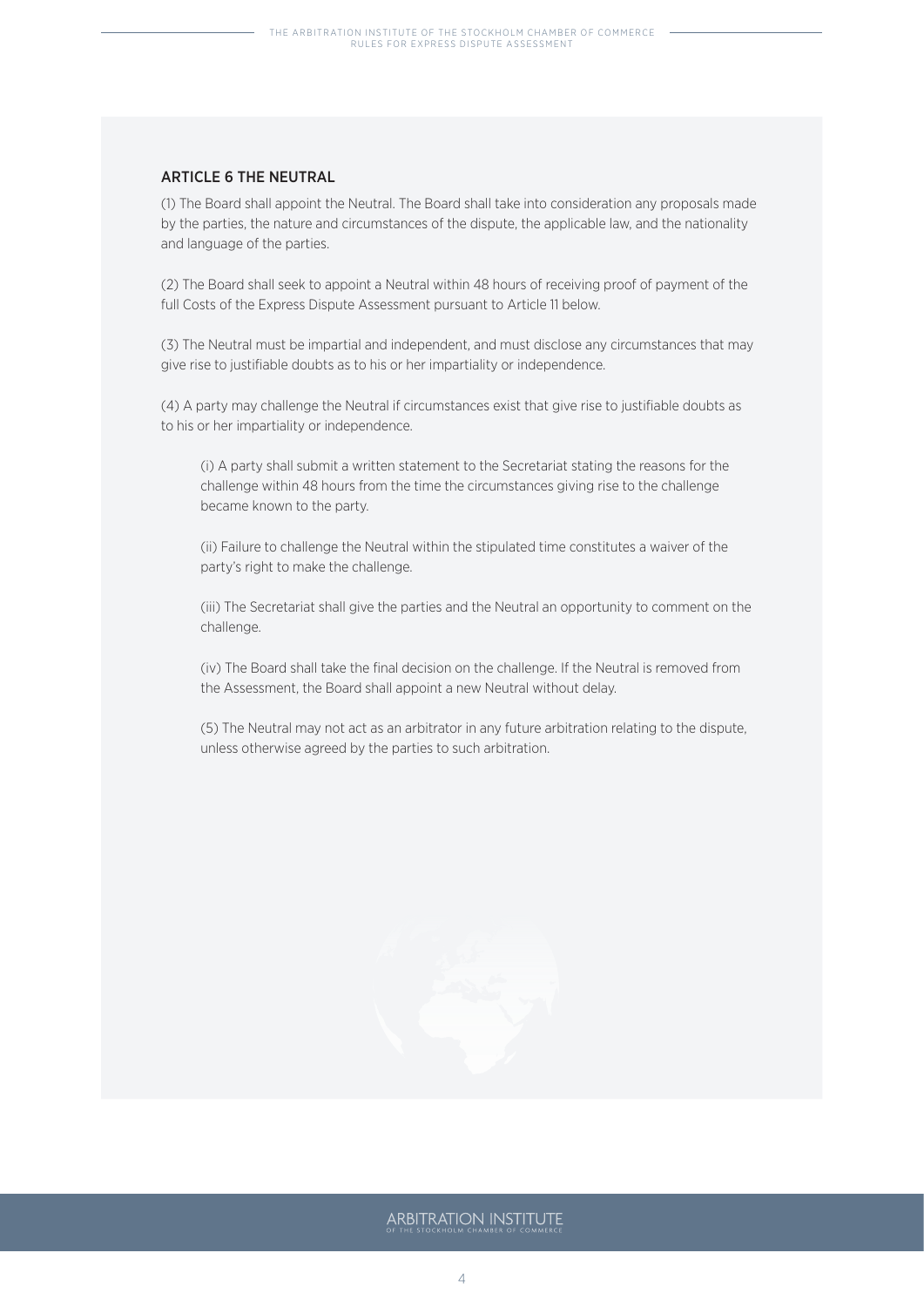# ARTICLE 7 CONDUCT OF THE EXPRESS DISPUTE ASSESSMENT

(1) The Secretariat shall promptly refer the dispute to the Neutral upon appointment.

(2) The Neutral may conduct the Express Dispute Assessment in such manner as the Neutral considers appropriate, taking into account any agreement between the parties and the limited time available for completing the proceedings. In all cases, the Neutral shall conduct the Assessment in an impartial and efficient manner, giving each party an equal and reasonable opportunity to present its case.

(3) Without delay upon referral, the Neutral shall hold a case management conference and establish a timetable for the Express Dispute Assessment.

(4) The Neutral shall summarise the issues put forward by the parties for Assessment and inquire whether the parties wish to agree for the findings to be contractually binding.

(5) The Neutral shall consider:

(i) providing directions to the parties on facts and other issues they should address in their submissions;

- (ii) limiting the scope and length of written submissions;
- (iii) restricting the use of oral testimony and witness statements;
- (iv) summoning the parties to preparatory meetings; and
- (v) giving the parties a preliminary oral assessment of the issues referred to the Neutral.



4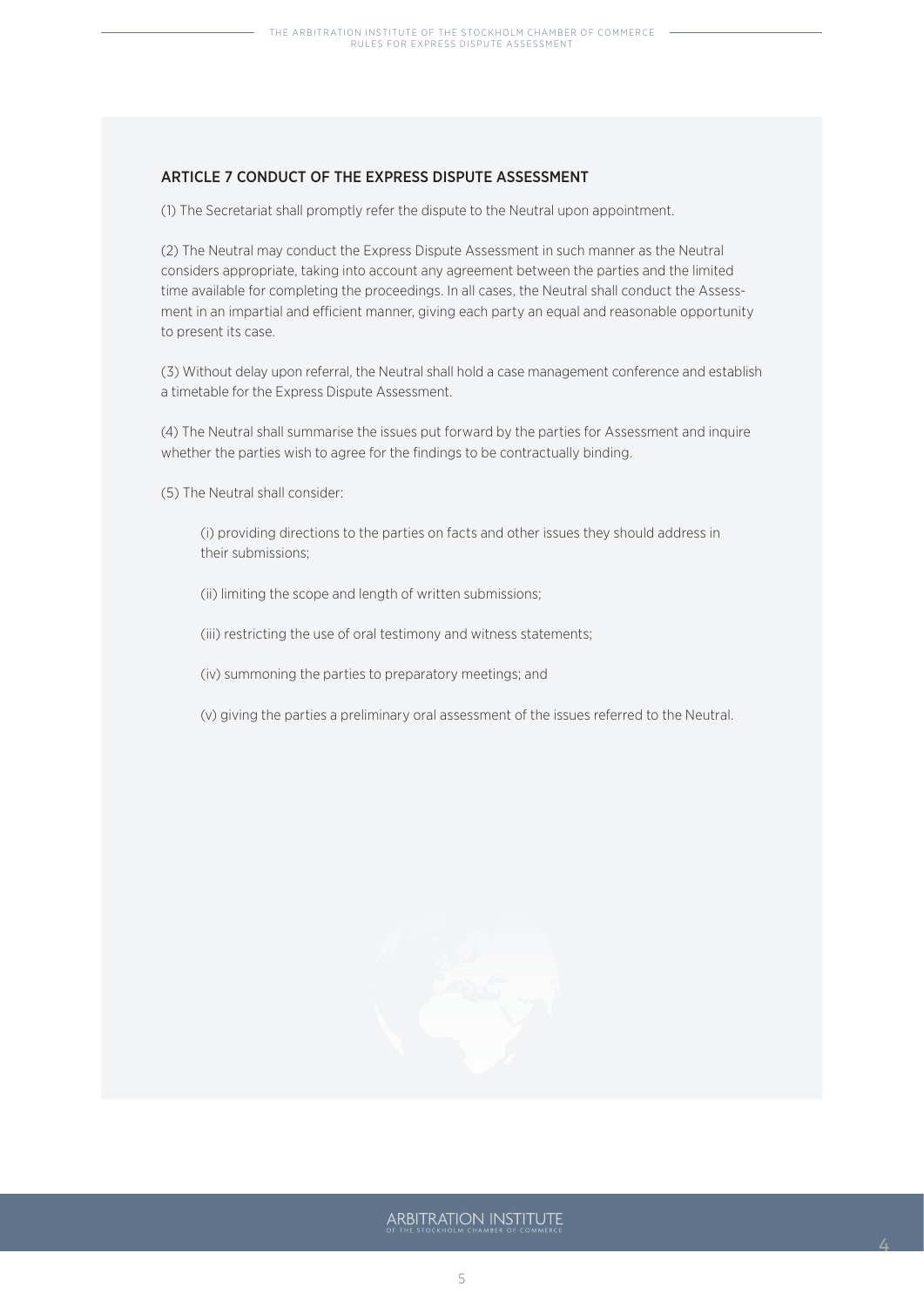#### ARTICLE 8 APPLICABLE LAW

(1) The Neutral shall assess the merits of the dispute on the basis of the law(s) or rules of law agreed upon by the parties. In the absence of such agreement, the Neutral shall apply the law(s) or rules of law that he or she considers most appropriate.

(2) Any designation by the parties of the law of a given state shall be deemed to refer to the substantive law of that state, not to its conflict of laws rules.

(3) The Neutral shall assess the dispute ex *aequo et bono* or as *amiable compositeur* only if the parties have expressly authorised the Neutral to do so.

#### ARTICLE 9 FINDINGS OF THE EXPRESS DISPUTE ASSESSMENT

(1) The findings of the Express Dispute Assessment shall be delivered no later than 21 days from the date the request was referred to the Neutral.

(2) The Board may extend the time limit to deliver the findings upon a reasoned request from the Neutral, or if otherwise deemed necessary. When making its decision, the Board shall consider each party's interest in having the time limit upheld.

(3) Unless the parties and the Neutral agree otherwise, the findings shall be made in writing and include the Neutral's position and reasoning on the issues presented by the parties.

(4) Unless the parties agree otherwise, the Neutral shall deliver the findings to each of the parties and to the Secretariat.

# ARTICLE 10 TERMINATION

The proceedings shall be terminated:

(i) by the Neutral's delivery of the findings of the Express Dispute Assessment; or

(ii) by a joint request from the parties to terminate the proceedings.

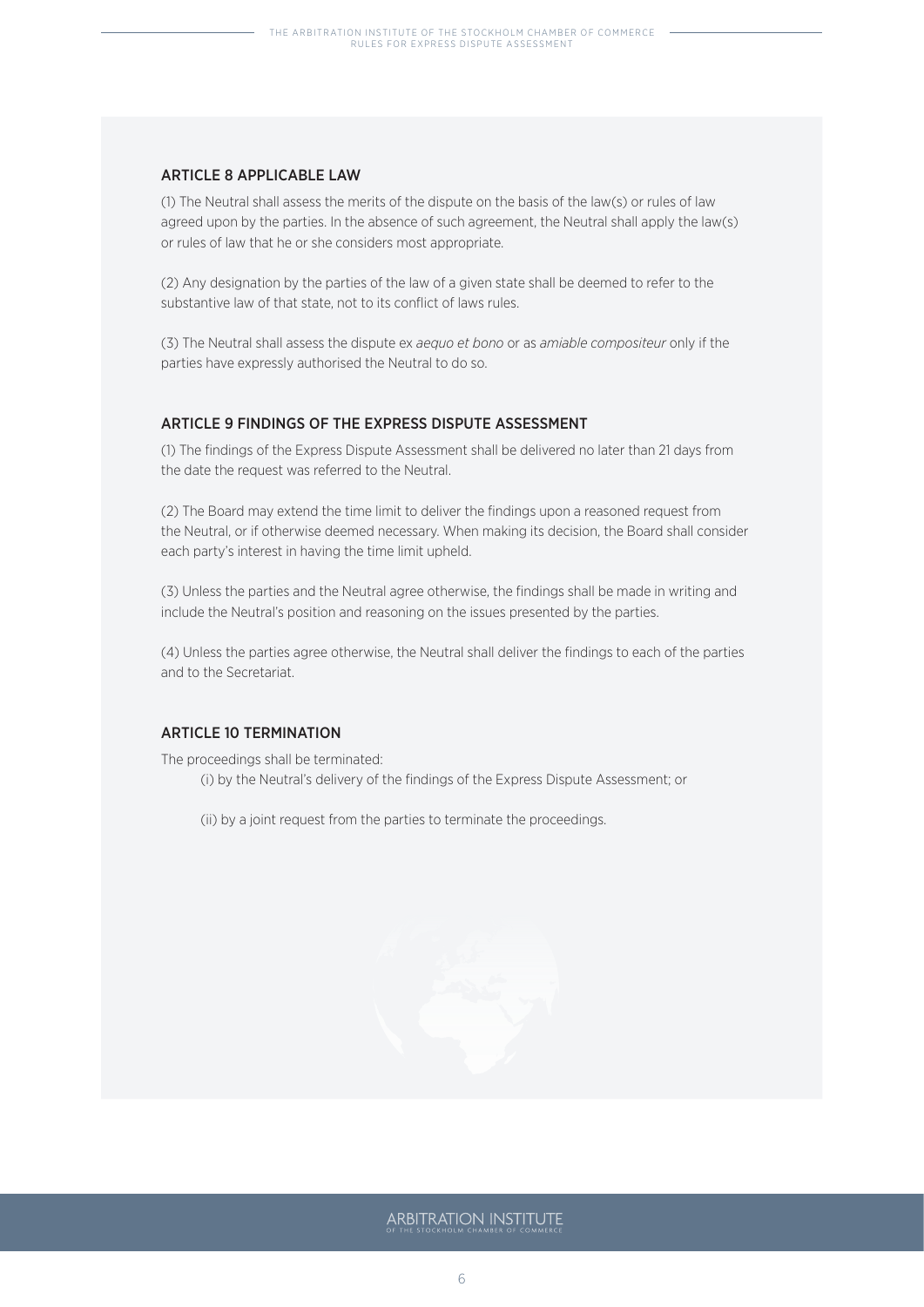# ARTICLE 11 COSTS OF THE EXPRESS DISPUTE ASSESSMENT

(1) The Costs of the Express Dispute Assessment include:

- (i) the fee of the Neutral, in the amount of EUR 25 000;
- (ii) a non-refundable Administrative Fee of EUR 4 000.

(2) Unless the parties agree otherwise, or article 5(3) applies, the Costs and reasonable expenses of the Neutral shall be paid by the parties in equal shares.

(3) In exceptional cases, the Board may decide to increase or reduce the fee of the Neutral set out in paragraph (1) above, having regard to the length of the proceedings, the work required of the Neutral, the scope of the parties' submissions, and any other relevant circumstances.

(4) If payment of the Costs set out in paragraph (1) above is not made in due time, the Board shall dismiss the request.

(5) The parties shall bear their own costs for legal representation and other incurred costs.

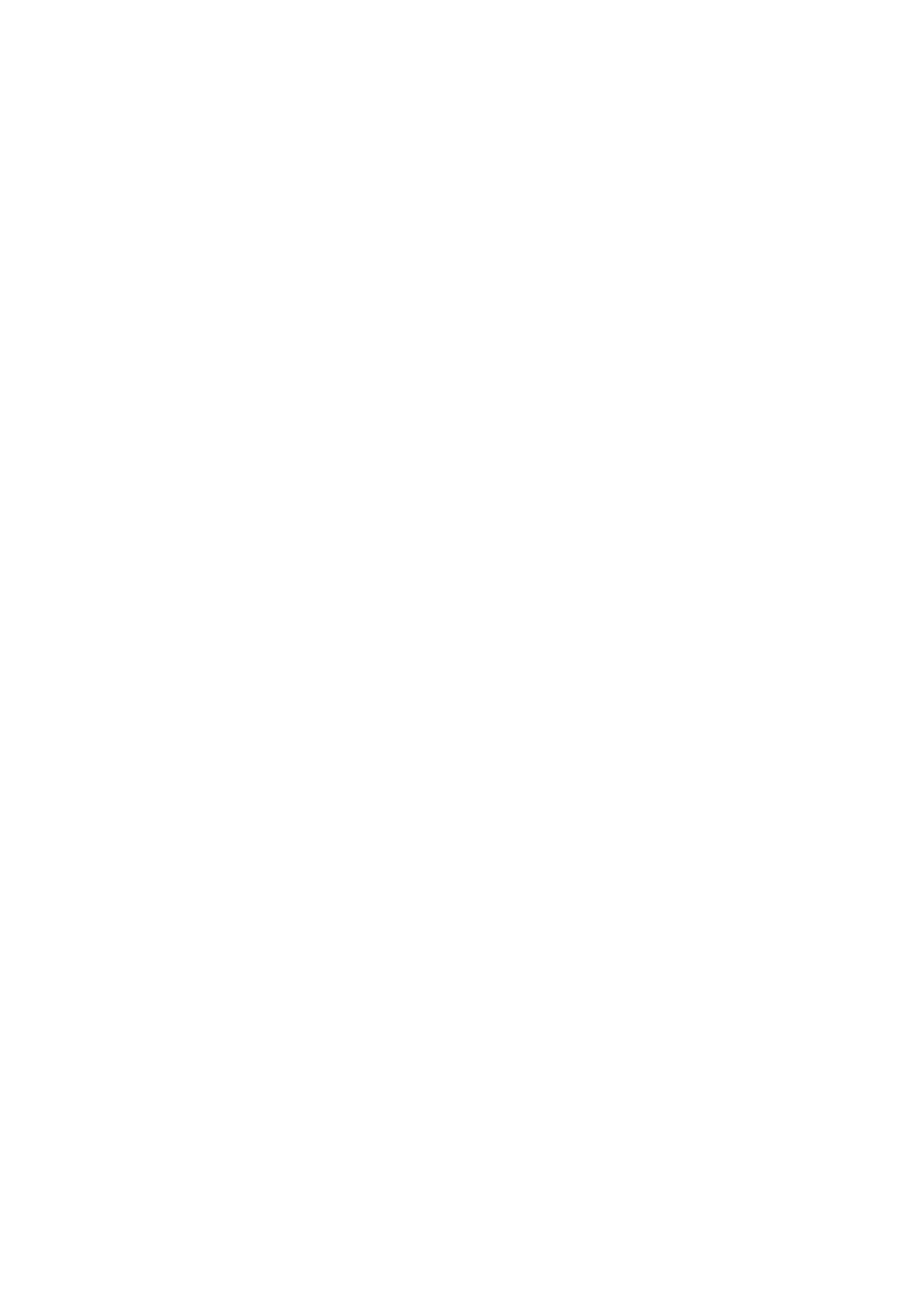#### ARTICLE 7 DECISIONS BY THE BOARD

Two members of the Board form a quorum. If a majority is not attained, the Chairperson has the casting vote. The Chairperson or a Vice Chairperson may take decisions on behalf of the Board in urgent matters. A committee of the Board may be appointed to take certain decisions on behalf of the Board. The Board may delegate decisions to the Secretariat, including decisions on costs, extension of time, and dismissal for non-payment of the Costs of an Express Dispute Assessment. Decisions by the Board are final.

#### ARTICLE 8 THE SECRETARIAT

The Secretariat acts under the direction of a Secretary General. The Secretariat carries out the functions assigned to it under the rules of the SCC. The Secretariat may also take decisions delegated to it by the Board.

#### ARTICLE 9 PROCEDURES

The SCC shall maintain the confidentiality of the Express Dispute Assessment and the findings and shall deal with the Assessment in an impartial, efficient and expeditious manner.